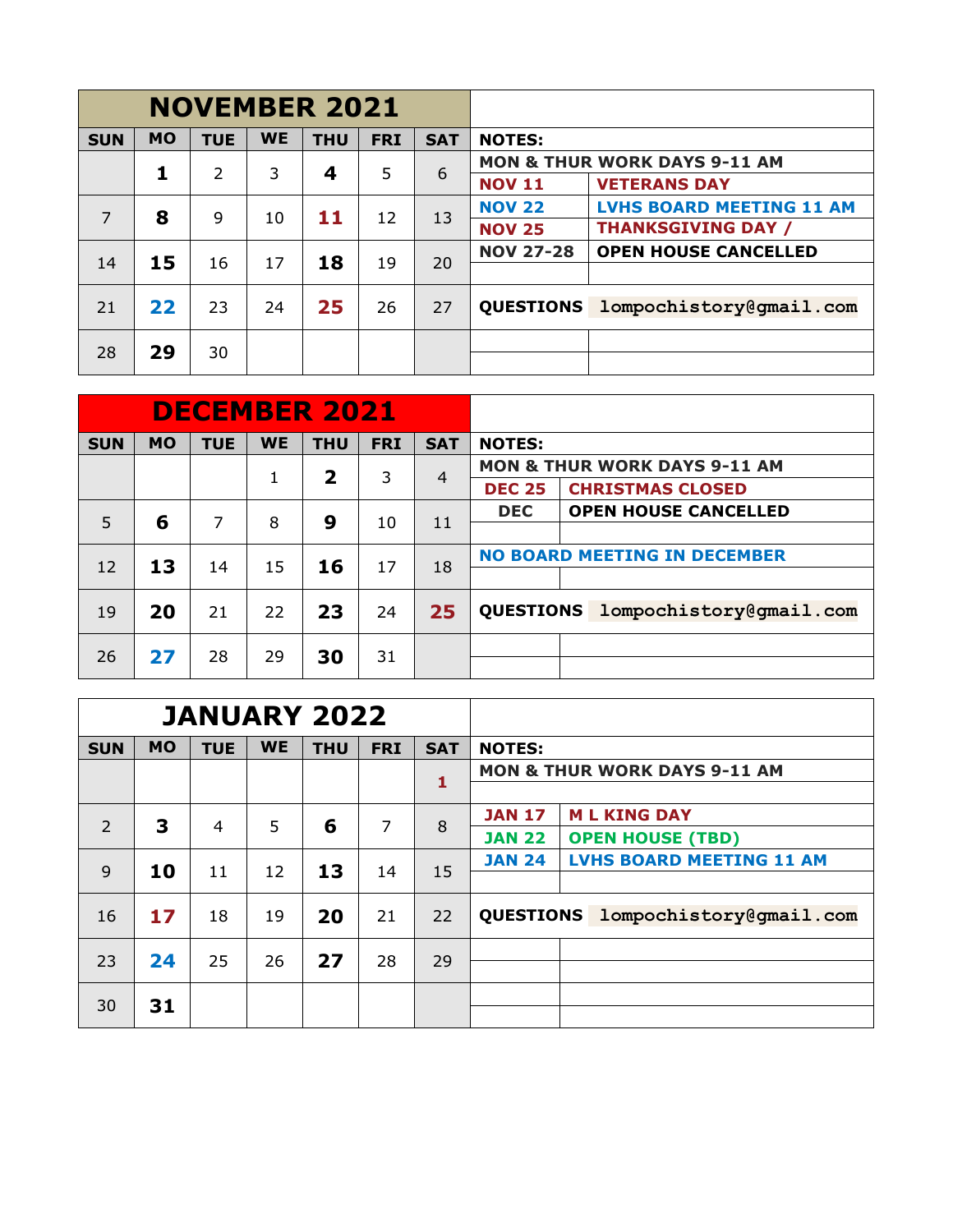|            |           |            |                | <b>FEBRUARY 2022</b> |            |            |               |                                         |  |  |  |
|------------|-----------|------------|----------------|----------------------|------------|------------|---------------|-----------------------------------------|--|--|--|
| <b>SUN</b> | <b>MO</b> | <b>TUE</b> | <b>WE</b>      | <b>THU</b>           | <b>FRI</b> | <b>SAT</b> | <b>NOTES:</b> |                                         |  |  |  |
|            |           | 1          | $\overline{2}$ | 3                    | 4          | 5          |               | <b>MON &amp; THUR WORK DAYS 9-11 AM</b> |  |  |  |
|            |           |            |                |                      |            |            | <b>FEB 14</b> | <b>VALENTINE'S DAY</b>                  |  |  |  |
| 6          | 7         | 8          | 9              | 10                   | 11         |            | <b>FEB 21</b> | <b>PRESIDENTS' DAY</b>                  |  |  |  |
|            |           |            |                |                      |            | 12         | <b>FEB 26</b> | <b>OPEN HOUSE (TBD)</b>                 |  |  |  |
| 13         | 14        | 15         | 16             | 17                   | 18         | 19         | <b>FEB 28</b> | <b>LVHS BOARD MEETING 11 AM</b>         |  |  |  |
|            |           |            |                |                      |            |            |               |                                         |  |  |  |
| 20         | 21        | 22         | 23             | 24                   | 25         | 26         |               | QUESTIONS lompochistory@gmail.com       |  |  |  |
|            |           |            |                |                      |            |            |               |                                         |  |  |  |
| 27         | 28        |            |                |                      |            |            |               |                                         |  |  |  |
|            |           |            |                |                      |            |            |               |                                         |  |  |  |

|            |           | <b>MARCH 2022</b> |                |            |                |            |                                                  |
|------------|-----------|-------------------|----------------|------------|----------------|------------|--------------------------------------------------|
| <b>SUN</b> | <b>MO</b> | <b>TUE</b>        | <b>WE</b>      | <b>THU</b> | <b>FRI</b>     | <b>SAT</b> | <b>NOTES:</b>                                    |
|            |           | 1                 | $\overline{2}$ | 3          | $\overline{4}$ | 5          | <b>MON &amp; THUR WORK DAYS 9-11 AM</b>          |
|            |           |                   |                |            |                |            |                                                  |
| 6          | 7         | 8                 | 9              | 10         | 11             | 12         | <b>OPEN HOUSE (TBD)</b><br><b>MAR 26</b>         |
|            |           |                   |                |            |                |            | <b>LVHS BOARD MEETING 11 AM</b><br><b>MAR 28</b> |
| 13         | 14        | 15                | 16             | 17         | 18             | 19         |                                                  |
|            |           |                   |                |            |                |            |                                                  |
| 20         | 21        | 22                | 23             | 24         | 25             | 26         | <b>QUESTIONS</b><br>lompochistory@gmail.com      |
|            |           |                   |                |            |                |            |                                                  |
| 27         | 28        | 29                | 30             | 31         |                |            |                                                  |
|            |           |                   |                |            |                |            |                                                  |

|            |           | <b>APRIL 2022</b> |           |            |            |                |                                                  |  |  |  |  |
|------------|-----------|-------------------|-----------|------------|------------|----------------|--------------------------------------------------|--|--|--|--|
| <b>SUN</b> | <b>MO</b> | <b>TUE</b>        | <b>WE</b> | <b>THU</b> | <b>FRI</b> | <b>SAT</b>     | <b>NOTES:</b>                                    |  |  |  |  |
|            |           |                   |           |            | 1          | $\overline{2}$ | <b>MON &amp; THUR WORK DAYS 9-11 AM</b>          |  |  |  |  |
|            |           |                   |           |            |            |                | <b>GOOD FRIDAY</b><br><b>APR 15</b>              |  |  |  |  |
| 3          |           | 5                 | 6         | 7          | 8          | 9              | <b>EASTER SUNDAY</b><br><b>APR 17</b>            |  |  |  |  |
|            | 4         |                   |           |            |            |                | <b>APR 23</b><br><b>OPEN HOUSE (TBD)</b>         |  |  |  |  |
| 10         | 11        | 12                | 13        | 14         | 15         | 16             | <b>LVHS BOARD MEETING 11 AM</b><br><b>APR 25</b> |  |  |  |  |
|            |           |                   |           |            |            |                |                                                  |  |  |  |  |
| 17         | 18        | 19                | 20        | 21         | 22         | 23             | QUESTIONS lompochistory@gmail.com                |  |  |  |  |
| 24         | 25        | 26                | 27        | 28         | 29         | 30             |                                                  |  |  |  |  |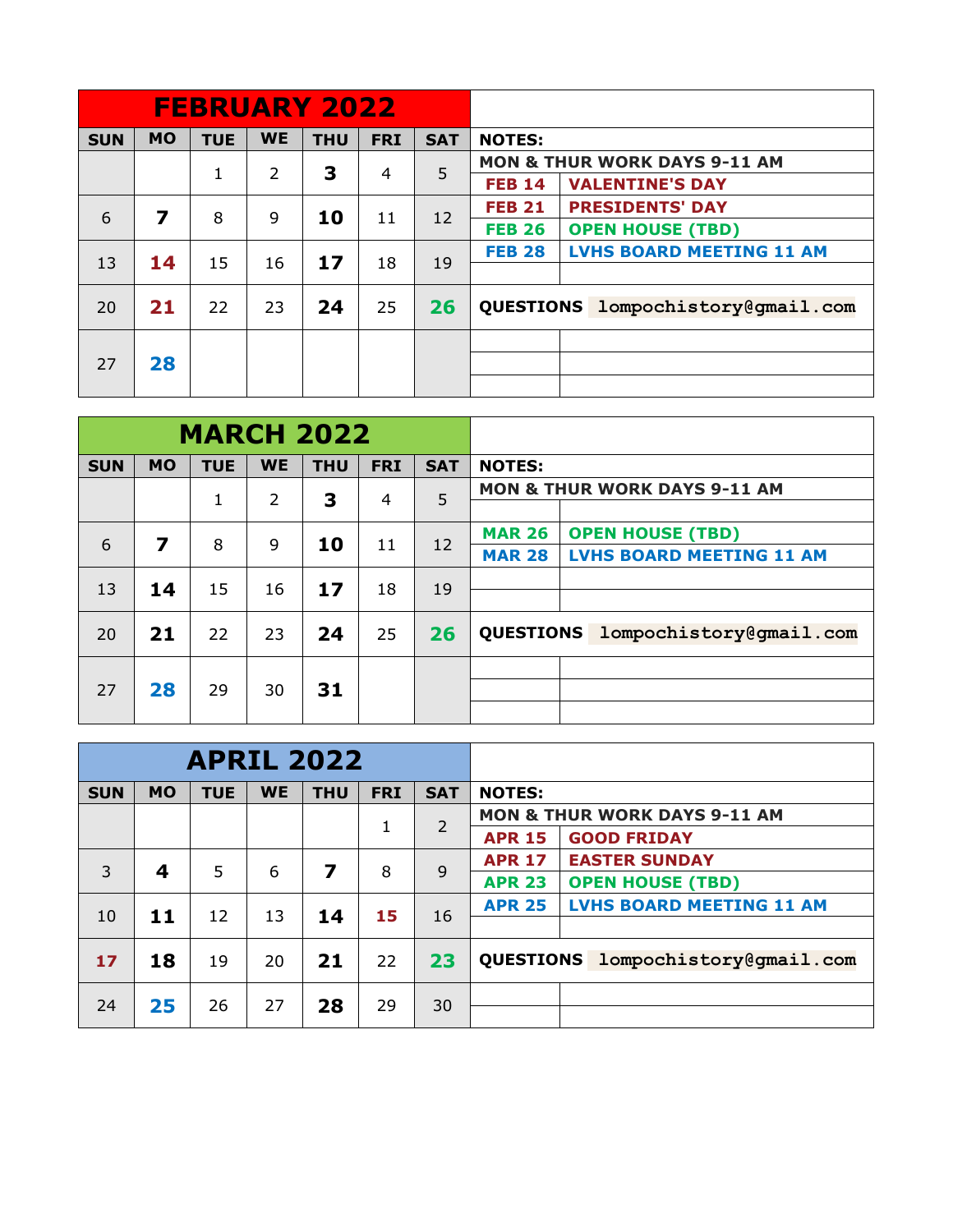|              |                         |            | <b>MAY 2022</b> |            |            |            |                                                  |
|--------------|-------------------------|------------|-----------------|------------|------------|------------|--------------------------------------------------|
| <b>SUN</b>   | <b>MO</b>               | <b>TUE</b> | <b>WE</b>       | <b>THU</b> | <b>FRI</b> | <b>SAT</b> | <b>NOTES:</b>                                    |
| $\mathbf{1}$ | $\overline{\mathbf{2}}$ | 3          | 4               | 5          | 6          | 7          | <b>MON &amp; THUR WORK DAYS 9-11 AM</b>          |
|              |                         |            |                 |            |            |            | <b>MAY 08</b><br><b>MOTHER'S DAY</b>             |
| 8            | 9                       | 10         | 11              | 12         | 13         |            | <b>LVHS BOARD MEETING 11 AM</b><br><b>MAY 23</b> |
|              |                         |            |                 |            |            | 14         | <b>MAY 28</b><br><b>OPEN HOUSE (TBD)</b>         |
| 15           | 16                      | 17         | 18              | 19         | 20         | 21         | <b>MEMORIAL DAY</b><br><b>MAY 30</b>             |
|              |                         |            |                 |            |            |            |                                                  |
| 22           | 23                      | 24         | 25              | 26         | 27         | 28         | QUESTIONS lompochistory@gmail.com                |
|              |                         |            |                 |            |            |            |                                                  |
| 29           | 30                      | 31         |                 |            |            |            |                                                  |
|              |                         |            |                 |            |            |            |                                                  |

|            |           |            |           | <b>JUNE 2022</b>        |            |                |                                                  |
|------------|-----------|------------|-----------|-------------------------|------------|----------------|--------------------------------------------------|
| <b>SUN</b> | <b>MO</b> | <b>TUE</b> | <b>WE</b> | <b>THU</b>              | <b>FRI</b> | <b>SAT</b>     | <b>NOTES:</b>                                    |
|            |           |            |           | $\overline{\mathbf{2}}$ | 3          | $\overline{4}$ | <b>MON &amp; THUR WORK DAYS 9-11 AM</b>          |
|            |           |            | 1         |                         |            |                | <b>JUN 03</b><br><b>NATIONAL DONUT DAY</b>       |
|            |           |            |           |                         |            |                | <b>JUNE 12</b><br><b>STEAK BBQ AT NOON</b>       |
| 5          | 6         | 7          | 8         | 9                       | 10         | 11             | <b>JUN 19</b><br><b>FATHER'S DAY</b>             |
|            |           |            |           |                         |            |                | <b>OPEN HOUSE 10 am-1pm</b><br><b>JUN 25</b>     |
| 12         | 13        | 14         | 15        | 16                      | 17         | 18             | <b>LVHS BOARD MEETING 11 AM</b><br><b>JUN 27</b> |
| 19         | 20        | 21         | 22        | 23                      | 24         | 25             | QUESTIONS lompochistory@gmail.com                |
|            |           |            |           |                         |            |                | <b>NOTE</b><br>Deadline for steak bbg is June 4. |
| 26         | 27        | 28         | 29        | 30                      |            |                | See homepage for more                            |
|            |           |            |           |                         |            |                | <b>information</b>                               |

|            |           |            | <b>JULY 2022</b> |                         |            |                |               |                                         |
|------------|-----------|------------|------------------|-------------------------|------------|----------------|---------------|-----------------------------------------|
| <b>SUN</b> | <b>MO</b> | <b>TUE</b> | <b>WE</b>        | <b>THU</b>              | <b>FRI</b> | <b>SAT</b>     | <b>NOTES:</b> |                                         |
|            |           |            |                  |                         | 1          | $\overline{2}$ |               | <b>MON &amp; THUR WORK DAYS 9-11 AM</b> |
|            |           |            |                  |                         |            |                |               |                                         |
| 3          | 4         | 5          | 6                | $\overline{\mathbf{z}}$ | 8          | 9              | <b>JUL 04</b> | <b>INDEPENDENCE DAY</b>                 |
|            |           |            |                  |                         |            |                | <b>JUL 23</b> | <b>OPEN HOUSE 10am - 1 pm</b>           |
| 10         | 11        | 12         | 13               | 14                      | 15         | 16             | <b>JUL 25</b> | <b>LVHS BOARD MEETING 11 AM</b>         |
|            |           |            |                  |                         |            |                |               |                                         |
| 17         | 18        | 19         | 20               | 21                      | 22         | 23             |               | QUESTIONS lompochistory@gmail.com       |
| 24         | 25        | 26         | 27               | 28                      | 29         | 30             |               |                                         |
|            |           |            |                  |                         |            |                |               |                                         |
| 31         |           |            |                  |                         |            |                |               |                                         |
|            |           |            |                  |                         |            |                |               |                                         |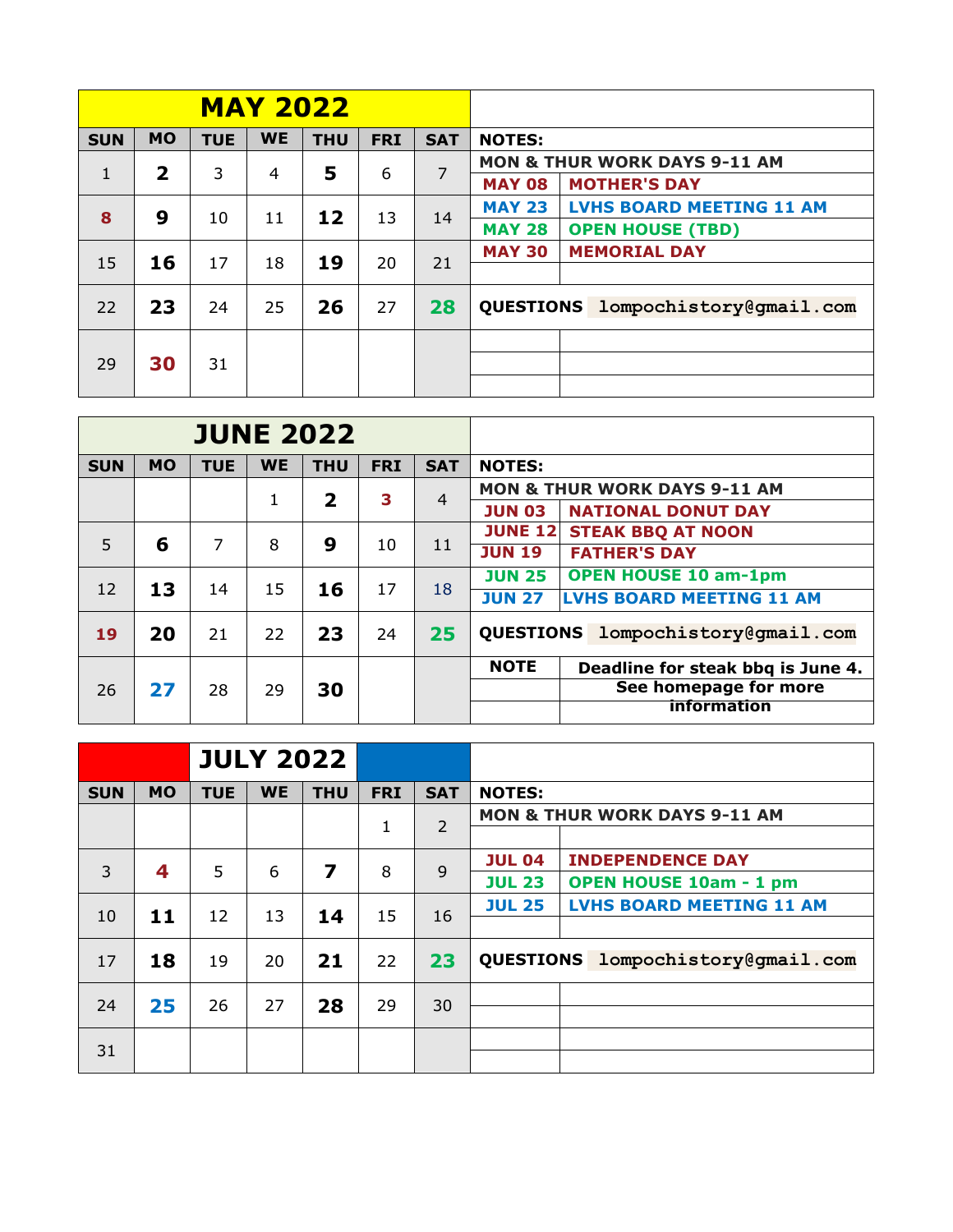|            |           | <b>AUGUST 2022</b> |           |            |            |            |                  |  |                                         |  |  |
|------------|-----------|--------------------|-----------|------------|------------|------------|------------------|--|-----------------------------------------|--|--|
| <b>SUN</b> | <b>MO</b> | <b>TUE</b>         | <b>WE</b> | <b>THU</b> | <b>FRI</b> | <b>SAT</b> | <b>NOTES:</b>    |  |                                         |  |  |
|            | 1         | $\overline{2}$     | 3         | 4          | 5          | 6          |                  |  | <b>MON &amp; THUR WORK DAYS 9-11 AM</b> |  |  |
|            |           |                    |           |            |            |            | <b>AUG 22</b>    |  | <b>LVHS BOARD MEETING 11 AM</b>         |  |  |
| 7          | 8         | 9                  | 10        | 11         | 12         | 13         | <b>AUG 27</b>    |  | <b>OPEN HOUSE closed</b>                |  |  |
|            |           |                    |           |            |            |            |                  |  |                                         |  |  |
| 14         | 15        | 16                 | 17        | 18         | 19         | 20         |                  |  |                                         |  |  |
|            |           |                    |           |            |            |            |                  |  |                                         |  |  |
| 21         | 22        | 23                 | 24        | 25         | 26         | 27         | <b>QUESTIONS</b> |  | lompochistory@gmail.com                 |  |  |
|            |           |                    |           |            |            |            |                  |  |                                         |  |  |
| 28         | 29        | 30                 | 31        |            |            |            |                  |  |                                         |  |  |
|            |           |                    |           |            |            |            |                  |  |                                         |  |  |

|                |           |            |           | <b>SEPTEMBER 2022</b> |                         |            |                  |                                         |
|----------------|-----------|------------|-----------|-----------------------|-------------------------|------------|------------------|-----------------------------------------|
| <b>SUN</b>     | <b>MO</b> | <b>TUE</b> | <b>WE</b> | <b>THU</b>            | <b>FRI</b>              | <b>SAT</b> | <b>NOTES:</b>    |                                         |
|                |           |            |           | 1                     | $\overline{\mathbf{2}}$ | 3          |                  | <b>MON &amp; THUR WORK DAYS 9-11 AM</b> |
|                |           |            |           |                       |                         |            | SEP <sub>2</sub> | <b>ELKS DINNER</b>                      |
| $\overline{4}$ | 5         | 6          | 7         | 8                     | 9                       | 10         | SEP <sub>3</sub> | <b>OPEN HOUSE 10 AM -1 PM</b>           |
|                |           |            |           |                       |                         |            | SEP <sub>4</sub> | PICNIC AT RYAN PARK                     |
| 11             | 12        | 13         | 14        | 15                    | 16                      | 17         | <b>SEP 05</b>    | <b>LABOR DAY</b>                        |
|                |           |            |           |                       |                         |            | <b>SEP 26</b>    | <b>LVHS BOARD MEETING 11 AM</b>         |
| 18             | 19        | 20         | 21        | 22                    | 23                      | 24         | <b>QUESTIONS</b> | lompochistory@gmail.com                 |
|                |           |            |           |                       |                         |            |                  |                                         |
| 25             | 26        | 27         | 28        | 29                    | 30                      |            |                  |                                         |
|                |           |            |           |                       |                         |            |                  |                                         |

|                |           | <b>OCTOBER 2022</b> |           |            |                |            |               |                                         |  |  |  |
|----------------|-----------|---------------------|-----------|------------|----------------|------------|---------------|-----------------------------------------|--|--|--|
| <b>SUN</b>     | <b>MO</b> | <b>TUE</b>          | <b>WE</b> | <b>THU</b> | <b>FRI</b>     | <b>SAT</b> | <b>NOTES:</b> |                                         |  |  |  |
|                |           |                     |           |            |                |            |               | <b>MON &amp; THUR WORK DAYS 9-11 AM</b> |  |  |  |
|                |           |                     |           |            |                | 1          | <b>OCT 10</b> | <b>COLUMBUS DAY</b>                     |  |  |  |
| $\overline{2}$ | 3         | 4                   | 5         | 6          | $\overline{7}$ | 8          | <b>OCT 22</b> | <b>OPEN HOUSE (TBD)</b>                 |  |  |  |
|                |           |                     |           |            |                |            | <b>OCT 24</b> | <b>LVHS BOARD MEETING 11 AM</b>         |  |  |  |
| 9              | 10        | 11                  | 12        | 13         | 14             | 15         | <b>OCT 31</b> | <b>HALLOWEEN</b>                        |  |  |  |
|                |           |                     |           |            |                |            |               |                                         |  |  |  |
| 16             | 17        | 18                  | 19        | 20         | 21             | 22         |               |                                         |  |  |  |
|                |           |                     |           |            |                |            |               |                                         |  |  |  |
| 23             | 24        | 25                  | 26        | 27         | 28             | 29         |               |                                         |  |  |  |
|                |           |                     |           |            |                |            |               |                                         |  |  |  |
| 30             | 31        |                     |           |            |                |            |               |                                         |  |  |  |
|                |           |                     |           |            |                |            |               |                                         |  |  |  |